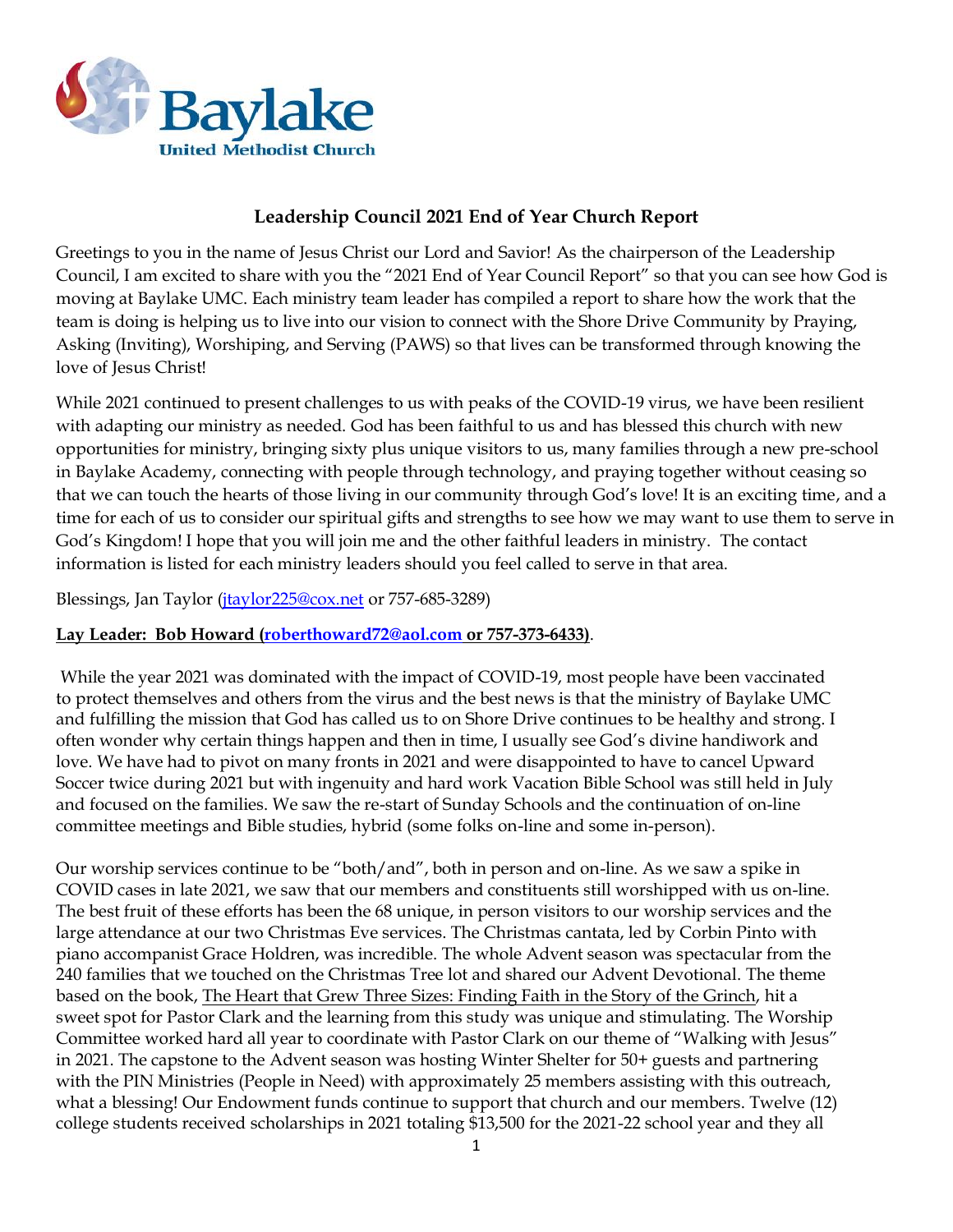attended a worship service in July to thank the church; it was awesome to see the talent and the affect that Baylake has had on so many young people.

Our strategic partners continue to thrive. Despite the pandemic, Troop 67 continues to thrive and find ways to host and hold scouting activities and events at Baylake UMC. Our scouts are an important component of the success of the Christmas Tree lot, and we are thankful and appreciative of the friendships and comradery that we have forged with this partner. Some of the families have also started to attend Baylake as well, praise be to God! Baylake Academy completed their renovation of the Educational Wing of the church and invested \$250,000 in our facility. Even with a late start of enrollment, they had 60+ children for the fall term and are confident that their school will continue to grow. The families who have children attending the school participated in Operation Christmas child and other missional opportunities that we sponsored, and we expect this partnership to continue to grow.

In 2021, we streamlined the administrative function of the church through the formation of a Leadership Council made up of 10 people plus Pastor Clark. The Leadership Council combines the Trustees, the Finance Committee, and the Staff Parish Committee together. The goal of this new structure to simplify decision making while still providing a high level of accountability and freeing up time from committee meetings to allow the church to have more time for service and witness.

The members of Baylake continue to support the church with our prayers, presence, gifts, service, and witness. Our prayer team, led by Janet Baker, "meets" with God and each other on a daily basis with prayer requests, praises, and concerns. I have noted our presence above and want to note that of the 68 unique visitors, 8 of them offered an Estimate of Giving (aka pledge) card for 2022! Our gifts can also be seen in the COOL-2 capital campaign wherein \$128,872 was given in 2021 toward the new elevator and new bathrooms in the educational wing and the other projects to modernize the church. Many thanks to all who have contributed to this "second mile giving". In 2021, \$ 433,079 was spent on this investment with an additional \$ 99,918 to be paid in 2022 (we still need to raise the \$99,918 and we hope that all of our members will prayerfully consider this). This is an investment that will pay dividends to building God's kingdom through Baylake UMC for many years to come. I have also noted some aspects of our service above. Our witness continues as we strive to be a beacon on Shore Drive and to let our community know that God loves them and we love them too!

In 2020, when our theme was "Seeing Jesus with 2020 Vision" we confirmed our MISSION is to "Make Disciples of Jesus Christ for the Transformation of the World"! Thus, we developed an acronym "PAWS" to focus us on executing our VISION to connect with our community by **P**raying, **A**sking, **W**orshiping, and **S**erving others (**PAWS**). In 2021, we began to implement this vision and my sincere hope for 2022 with our theme of "Touching Hearts" we will leverage PAWS to allow us to touch the hearts of our congregation and our community. On a personal note, I am thankful to each of you at Baylake, the Leadership Council and each member; you are all family and I cherish our relationships and our collective love for God and our community. Baylake definitely really cares and so do I! May each of our hearts be "touched" in 2022 and "strangely warmed" with the passion and motivation to spread the Good News!

## **Staff Parish Chair: Mary Mattice [\(mattice.mary50@gmail.com](mailto:mattice.mary50@gmail.com) or 757-589-5468)**

- Filled Accompanist position
- Approved retaining Pastor Clark
- Approved a new position: Director of Family Ministries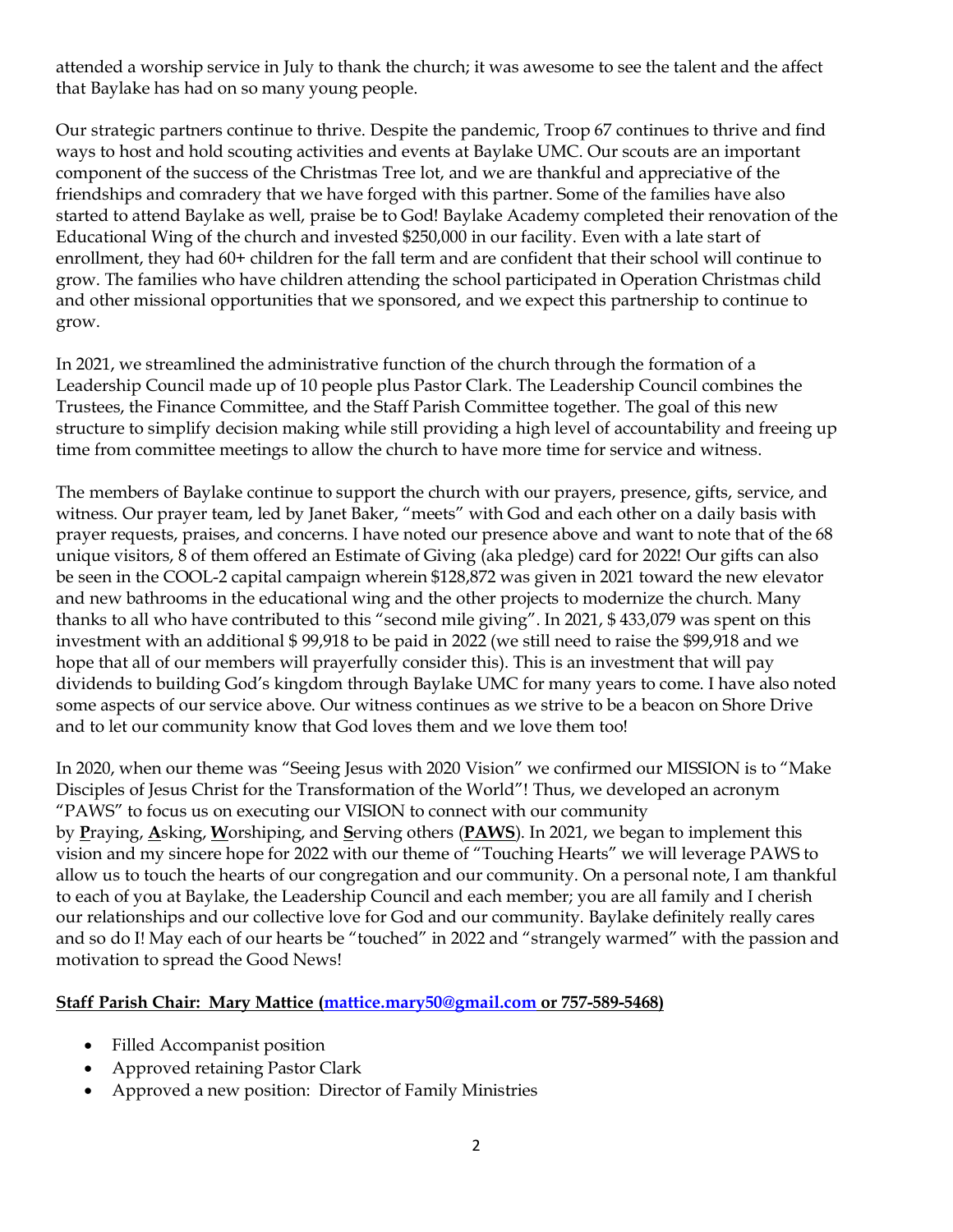• Completed Job description for Director of Family Ministries position and are beginning process of filling

# **Trustee Chair: Russ Fink [\(rfinklegal@gmail.com](mailto:rfinklegal@gmail.com) or 757-288-1339)**

First, Baylake UMC entered into a 60-month lease dated February 9, 2021, with Baylake Academy for a new preschool. The lease has 4 renewal options of 5 years each. The first 5-year term and rent started Sept. 1, 2021. For the first 12 months the rent is  $$1,041.67/mol$ . (\$12,500/yr.) plus an operating charge of \$1,083.34/mo. (\$13,000/yr.). After the first year, the rent increases to \$25,000/yr. plus the operating charge. The rent increases by 5% for each renewal term.

A UV air purifying system was installed in the Sanctuary in January to help protect people attending services from COVID. As part of Baylake Academy requirements, the outside of the church was power washed to clean all surfaces including sidewalks. A large, decayed oak tree was removed from the playground and the resulting hole in the playground surface was filled with play surface by Syntec.

Capital projects were prioritized as follows:

- 1. Rebuild second floor bathrooms to ADA standards
- 2. Replace flooring to match new preschool flooring
- 3. UV air purification for education wing
- 4. Replace church boiler with two modern, high efficiency boilers
- 5. Replace education wing air conditioning
- 6. Replace Roof Section E
- 7. Install elevator for education wing second floor ADA access
- 8. Replace Roof Section F
- 9. Cooling System Replacement for fellowship hall, kitchen and welcome center,

The first 7 projects were started during the year, with 2-6 being completed. Projects 1 and 7 are in progress and nearing completion. Projects 8 and 9 have been delayed pending availability of capital funds.

Otherwise, various repairs and upgrades were accomplished, including installation of a Knox Box for fire department access, replacement of window glass in door and transom at end of second floor hallway, and replacement of exterior entrance lights at north entrance of education wing.

# **Finance Chair: Clay Curry [\(Charles.c.curry13@gmail.com](mailto:Charles.c.curry13@gmail.com) or 757-270-9568)**

**Apportionments-** All apportionments in support of our connectional denomination for the year have been paid.

**2021 Summary and Highlights-** This year was planned as one of renovations, improvements, and outreach. Below are some of our accomplishments: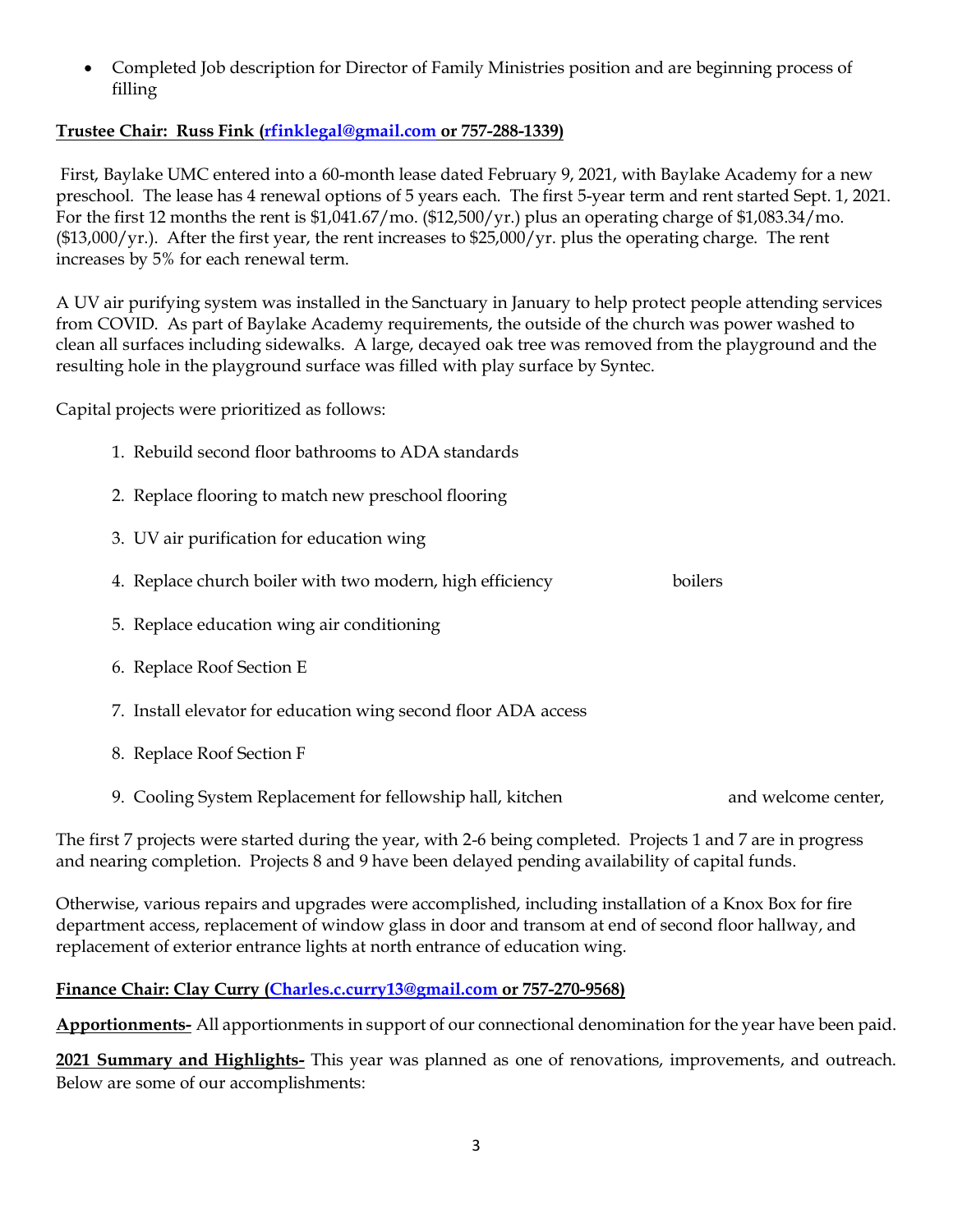- 1. Our audio and visual system was upgraded to include the WiFi, Cameras and Large Screen display monitors. This dramatically changed our outreach via social media and on-line ministry.
- 2. Much needed repairs and upgrades were able to be completed such as:
	- a. Renovation of the upstairs bathrooms (\$87,400)
	- b. New flooring (\$9,713)
	- c. New Boiler (\$81,500)
	- d. Replacement of the Education Wing Air Conditioner (\$35,445)
	- e. Multiple roofing repairs (\$25,000)
- 3. This congregation was able to support our community through these designated Ministries and Missions with ease.
	- a. Beach Bags (\$14,583)
	- b. Holiday Families (\$1,323)
	- c. Missions (General) (\$3,301)
	- d. Sudan (\$13,267)
	- e. Winter Shelter (\$1,125)
	- f. Baylake Elementary (\$620)
	- g. UM Men (\$9,530)
	- h. UM Women (\$115)
- 4. Last but not least, we were blessed with having our Payroll Protection Plan loan forgiven (\$55,580).

Overall, it was a good year and I look forward to seeing how 2022 enriches our congregation and the community we live in.

# **Congregational Care Chair: Anne Austin [\(asavirginiabeach@gmail.com](mailto:asavirginiabeach@gmail.com) or 757-646-7412)**

Our Congregational Care team started 2021 by continuing our "care calls" to our shut-ins and those living alone needing a little extra care and concern. Every other month the Upper Room devotionals were delivered to Westminster Canterbury for our members.

In February Valentine cards were sent and in April Easter blessing cards and palm crosses were sent to our Baylake family. During the summer when some assisted living facilities opened up, we began visiting again and continued making calls, sending cards as needed and delivering "goodies" to some members with health issues. In September our team met and compiled a revised older adult and shut-in list to better serve our Baylake family. In October, as part of BUMC 2021-2022 Goals, under Missional Outcome to reach boomers in our community, we made and delivered pumpkin baskets filled with candy to Overture (62 + community) and Baylake Retirement Community. In November we helped with transportation to doctor's appointments and delivered meals. In December 35 Christmas cards were sent and we delivered 20 Christmas bags filled with candies and a Christmas Angel to celebrate our Lord's birth. We sent over 225 cards in 2021. Our "Gift of Love" committee prepared four funeral receptions for members who lost loved ones this year.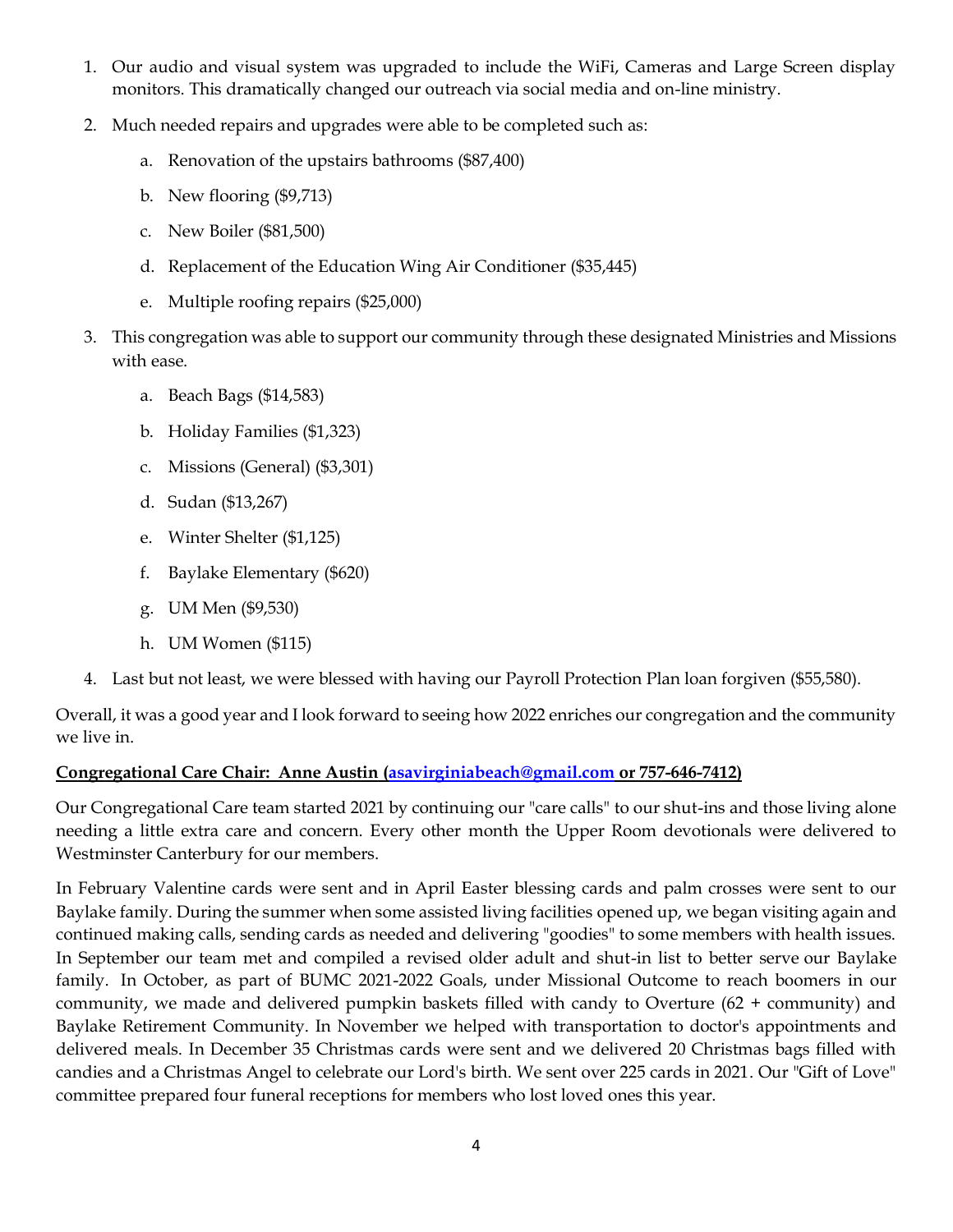## **Community Outreach & Missions Chair: Cindy Wilkins [\(edciwi@yahoo.com](mailto:edciwi@yahoo.com) or 252-475-0652)**

As the year began, we were in the height of the pandemic with school closures and people waiting for vaccinations to begin. Then in February we started back with our Beach Bag packing and deliveries to Bayside Elementary School. Our Mission team continued to meet via zoom.

Also, our team voted to do the Holiday Baskets quarterly and had donations and volunteers from the church to pack approximately 40 Family Baskets which were delivered to school with the help of the guidance counselor and cafeteria manager.

This year UMCOR decided to let the churches give their donations to local organizations which we did. Donations of school supplies were given to BES for students and staff.

Upward Soccer was cancelled this year due to COVID concerns but Dusty is hopeful we will plan to have the games next year--2022. The Jail ministry golf tournament was another casualty of the virus.

Meals were supplied to JCOC by individual small groups in the church in addition to cooperation with Bobo's restaurant on Shore Drive with additional help in supplying food.

Blood drive volunteers continued to help organize and assist the Red Cross in donations of blood.

Vacation Bible school was held this summer under the leadership of Liz and her volunteers. It, too, was impacted by COVID protocol and was held on 3 days for a shorter period. Parents were asked to attend with their kids and so it was possible to keep the groups socially distanced while having fun.

Youth mission week was July 19-23 in cooperation with several local churches. They worked on projects in the community, and it was a great outreach to those in need.

Ellen Cummings had a fundraiser again at Shore Break for South Sudan. She made a trip over to the orphanage and school taking supplies and donations to the community there in Tereka, South Sudan this past fall.

Operation Christmas Child was a great success this year. Our congregation packed 73 boxes in person and 30 boxes online.

As the year came to a close we hosted winter shelter. There were 50-55 folks each evening from Dec 19-21. There were an additional 9 guests who were housed in hotels. Sunday school groups and the Boy Scouts/UMW helped with preparation of the morning and evening meals. Food also was generously donated from the Navy Base and there were new as well as former volunteers who graciously helped this year. There were approximately 25+ volunteers who helped in the morning and evening and who also helped PIN in the cleaning of the sleeping and eating areas. There were also board games available for the folks to play. The remaining food was donated to the next host church.

The Christmas Tree Lot organized by the UMM was also very successful this year and sold all the trees in a short period of time. Help was donated by UMM, Al Will and his group of volunteers, and the Scouts who helped to put up and take down the tree lot in addition to loading the trees on the cars and spreading our mission to those who bought the trees and wreaths.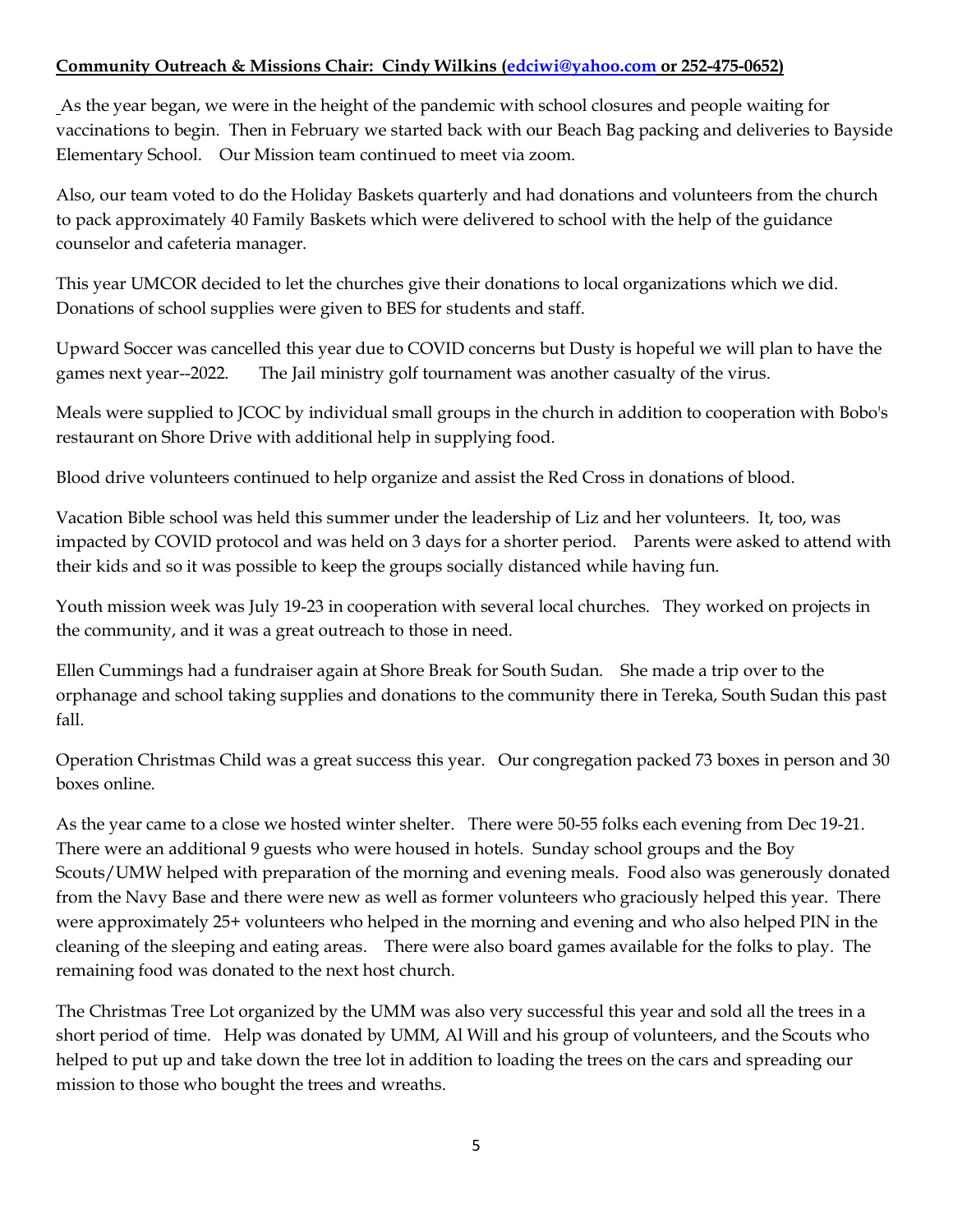All in all we were happy to be able to continue our ministry in the community even in the midst of an ever mutating, devastating, and deadly virus. To God be the glory.

# **United Methodist Women Chair: Gayle Reske [\(gaylereske@cox.net](mailto:gaylereske@cox.net) or 757-650-7735)**

## **The Baylake UMW gave to the following Mission Projects for 2021:**

\*ERD UMW: \$1,000.00 - pledge. \$130.50 - A&MD dues. Legacy Fund - \$100.00. Rainbow Giver - \$60.

Operation Christmas Child: \$100.00

Beach Bags: \$1000.00

Wesley Community Service Center: \$500.00

Agape Children's Center: \$500.00

ODU Wesley Foundation: \$300.00

## **Technology and Communications Chair: Wendy Howard [\(wendyraehoward@gmail.com](mailto:wendyraehoward@gmail.com) or 757-672-5496)**

## **Technology**

**COVID-19**: As we continue to be in uncertain times that necessitate changes to ministry, we continue to seek ways to leverage technology to do ministry and spread the Gospel message. Ministry in 2021 has continued as follows:

**Worship Service / Sound & AV Systems** – Phase 1 – Equipment & Installation – Week of December 28th

- Phase 1 install included the installation of the cameras, controllers, sound board for stream integration, and dedicated input for piano.
- The integrated stream was used for worship on both Jan  $3<sup>rd</sup>$  & 10<sup>th</sup> that provided a much better experience for those who worship with online. The stream is fully integrated with sound, music and ProPresenter slides.
- Several tests have been done to determine the best image and most stable stream. More testing will need to be done on Sunday, Jan 17th as we are still getting minor steam interruptions.
- The Audio-Visual Team is still learning how to utilize and optimize the equipment, so we ask for your patience and grace during the process.

Phase 2 – Equipment & Installation – January  $12<sup>th</sup>$  & 14th

- Phase 2 The new mixer and microphones have been installed in the sanctuary. Band and Choir members will be introduced to the new system on Jan 14th. The iPad will also be set up for controlling the mixing of the inputs of the new system.
- Worship on Sunday, Jan 17<sup>th</sup> will be delivered using the new microphones and inputs.

Phase 3 – Replacement of Sanctuary Projectors

As with most upgrade projects that require integrating old equipment with new, there are often additional challenges that surface. We have discovered the quality of the image projected with the new cameras, though the old projectors, is very grainy and not readable from a distance. To resolve this issue, the projectors will be replaced with 85in TVs and the old projector system will be removed. We anticipate having it completed by the end of January.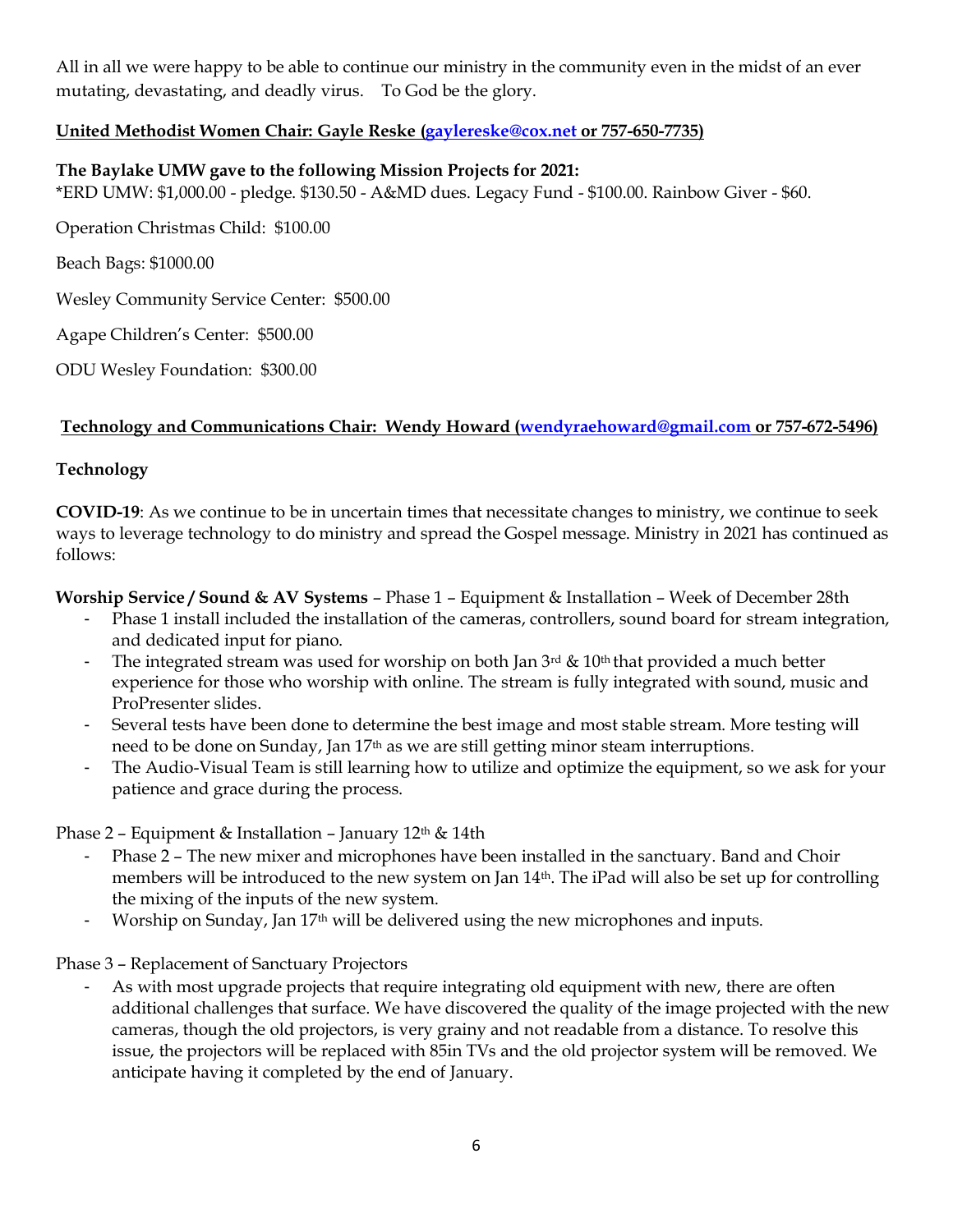## **Worship Service Enhancements**

- *Internet Connectivity* We have connected with Verizon to establish service to the church building. The lines that run from the street to the building are scheduled to be completed by September 7, 2021. We will then begin the conversion process to establish the WiFi connection and change out any equipment that is necessary. Mike Horton will assist with this process. Once Version is installed and working, the service with Cox Communication will need to be terminated including the return of any equipment by staff.
- *ProPresenter* The Finance Committee has approved the purchase (\$300) of the web-based version of ProPresenter that use for worship. We are waiting for the staff to make the purchase so that we can transition the worship content to the new version. This will allow Kim Curry to prepare the worship presentation remotely with downloading capability to the worship laptop in the sanctuary.

**AV Technician –** Mike Patten has been hired to oversee the Sunday morning AV and streaming process. He is assisting with and refining the sound transmission of the praise band through the stream utilizing the mixing application on the iPad. The connectivity challenges with Cox Communications continues to impact the quality of the music transmitted through the steam. We are also searching for additional volunteers for Sunday morning as it requires 2 people to run everything.

**Christmas Tree Lot:** We supported the Christmas Tree Lot by providing the capability to process credit / debit card sales on the lot. Approximately, 50% of the trees sold are credit card sales. The funds collected have been recorded, reconciled, and submitted to the Church Treasurer.

**Flatscreens & Media** – We continue to work with Mike Horton to switch out the media boxes on all three flat screen TV's so that we can get them back in service. We continue to strive to ensure that information on the flatscreens is current and relevant information.

**Computer Hardware and Maintenance** – The new Dell laptop for the Receptionist Station has been configured and setup. It can also be used for Sunday School if needed. Additionally, a monthly maintenance agreement was approved by the Leadership Council that will go into effect in January 2022.

**Daily Devotionals** – The Daily Devotionals at noon continue to be streamed by Pastor Clark and Steve through Facebook Live, and Corbin and Liz via a pre-recorded message. This has become a vital part of our weekly ministry so it will need to continue post COVID-19.

**Zoom Video Conferencing** – Through the *Zoom* platform, ministry at Baylake UMC has continued through small groups, committees, and staff meetings. The following is happening through Zoom:

- Small Groups "Fill Your Cup" Bible Study, LIFT & Faye Bennet UMW Circles, UMW Missions Team, Wednesday Night Youth, 'Tween and Grace-Based Parenting Classes.
- Committees Church Council, Finance, Lay Leadership, Trustees, Stephen Ministry, Missions, and Reaching New People.
- Pastor & Staff Meetings Weekly

**Social Media (Facebook & Instagram) – Lenten Photo a Day Challenge –** We have been participating in the United Methodist Lenten photo a day challenge during lent through our daily posting on Facebook & Instagram. Each day a photo is posted that is representative of the daily word along with an invitation to share a reflection, photo or poem. Our Lay Leader, Robert Howard, is also providing a photo and reflection on his personal Facebook page where he can reach many folks living in our community.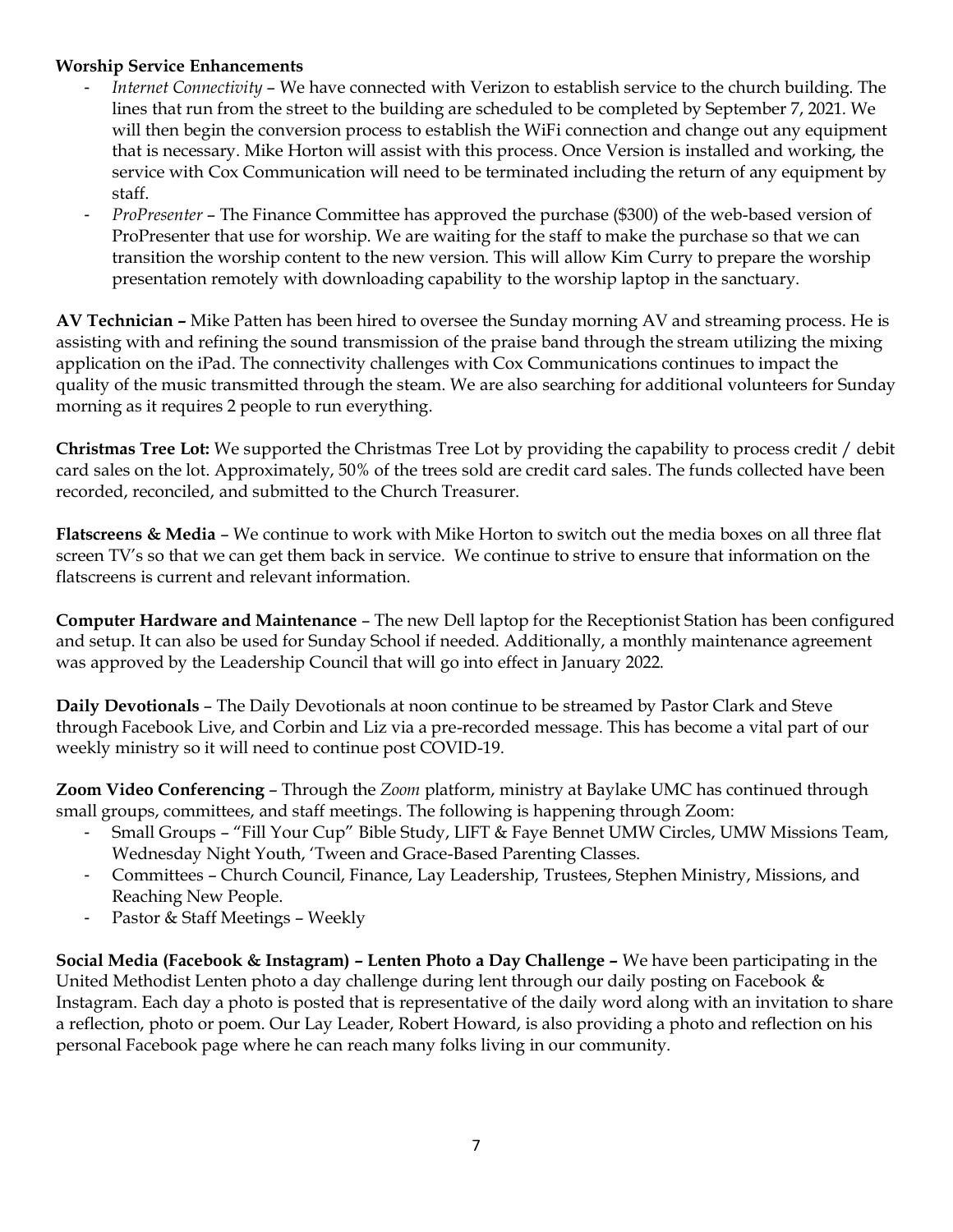**Online Worship Attendance** – The battle for weekly church attendance, online and in-person, continues to be challenged as we move in and out of COVID-19 surges. The year-over-year total attendance numbers indicate that our average trend (see trend line) is slightly up. This is good news given the many challenges that we have had this year. We will continue to explore ways to "live" with the virus and continue to advance our mission and live into our vision to improve the quality of life of others through Jesus for those living in the Shore Drive area.

The breakdown of online & in-person worship is captured in the following graph:



# Audience O

Facebook Page Likes <sup>0</sup>

# Age & Gender 0

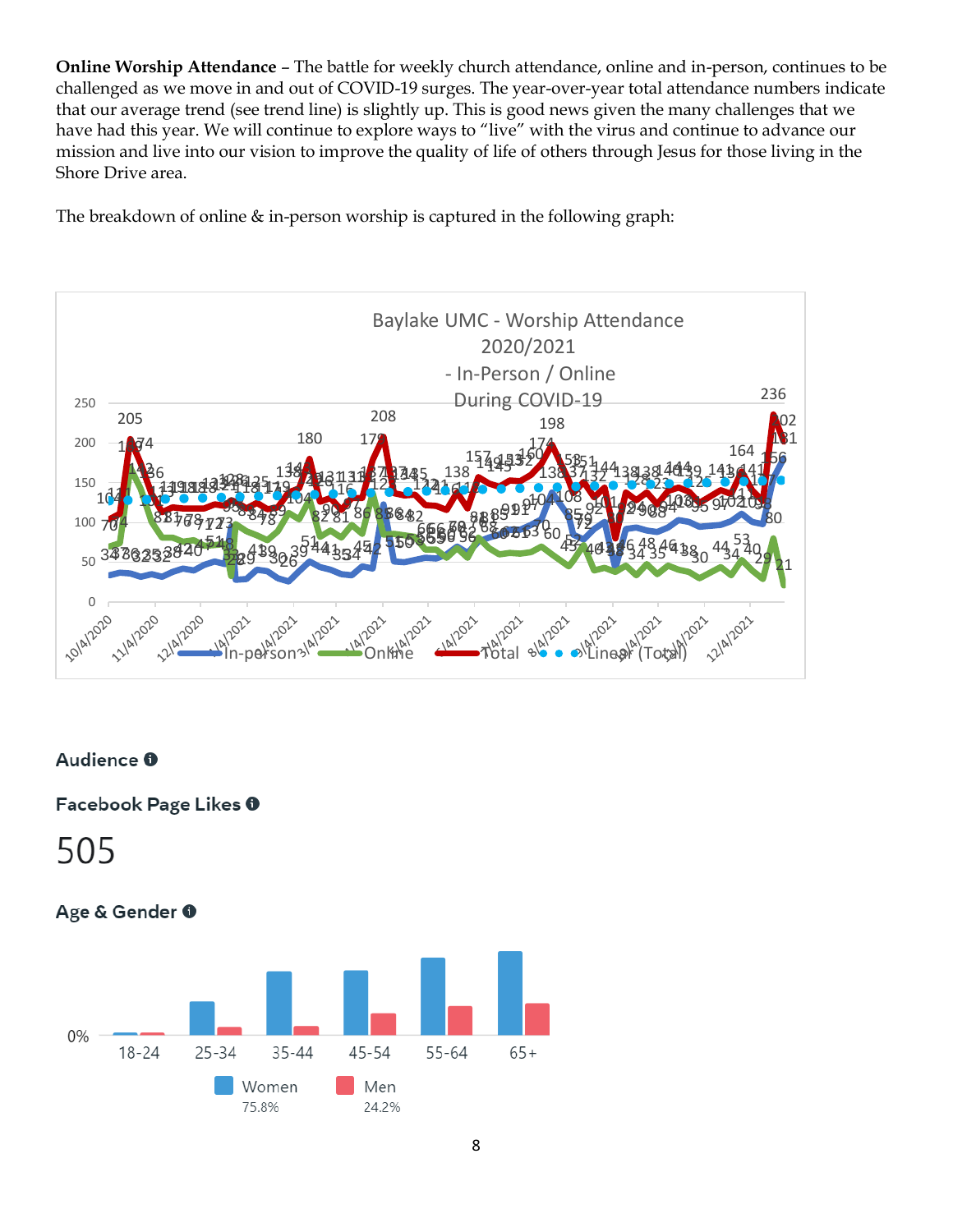## **Website Updates** –

- **COVID-19 Website Page –** A page on the website has been created for easy access to all of the Healthy Church Plans and related forms. This information can be easily accessed from the site landing page. Home - [Baylake United Methodist \(baylakeumc.org\)](https://www.baylakeumc.org/)
- Newsletter The bi-monthly newsletter is now available for download on our website at [Newsletter -](https://www.baylakeumc.org/newsletter/) [Baylake United Methodist \(baylakeumc.org\)](https://www.baylakeumc.org/newsletter/)
- Worship Weekly, worship recorded through our live streams is posted to the website. This provides access to worship for those who choose not to have a social media account. The recordings can be found at Sermon Series - [Baylake United Methodist \(baylakeumc.org\)](https://www.baylakeumc.org/sermon-series/)
- The Message with Pastor Clark is posted to the website weekly and can be found at Vine Series Commentary - [Baylake United Methodist \(baylakeumc.org\)](https://www.baylakeumc.org/vine-series-commentary/)
- Prayer Calendar Monthly, the prayer calendar, created by Janet Baker, is posted to our website. The calendar may be found at Prayer - [Baylake United Methodist \(baylakeumc.org\)](https://www.baylakeumc.org/prayer/)

## **Communications**

**Simplified Accountable Structure –** We have provided support to the newly formed Leadership Council with gathering and presenting data for their leadership retreat held on Saturday, August 28, 2021. The data presented included an update from Mission Insite indicating that our top 4 demographic groups in our community are Baby Boomers. We have also summarized the accomplishments during COVID-19 as follows:

# Shifts We Made in Response to the Pandemic

| Worship                                                                                                                                                                                                                                                                                                                                                    | Administration                                                                                                                                                                                                                                                                                                                                                                                                   |
|------------------------------------------------------------------------------------------------------------------------------------------------------------------------------------------------------------------------------------------------------------------------------------------------------------------------------------------------------------|------------------------------------------------------------------------------------------------------------------------------------------------------------------------------------------------------------------------------------------------------------------------------------------------------------------------------------------------------------------------------------------------------------------|
| -Online-Streaming with New Format (New Equipment<br>Purchased & Installed)                                                                                                                                                                                                                                                                                 | -Zoom Committee Meeting (Council, Trustees, Finance, SPR)                                                                                                                                                                                                                                                                                                                                                        |
| -Launched YouTube Channel                                                                                                                                                                                                                                                                                                                                  | -Weekly Newsletter                                                                                                                                                                                                                                                                                                                                                                                               |
| In-Person - Modified Format                                                                                                                                                                                                                                                                                                                                | -Baylake Academy                                                                                                                                                                                                                                                                                                                                                                                                 |
| -Video Music Ministry (Recorded for Worship & Special Music<br>Events)                                                                                                                                                                                                                                                                                     | -Healthy Church Team / ReEntry Team                                                                                                                                                                                                                                                                                                                                                                              |
| -Worship Streamed at WestminsterCanterbury via YouTube                                                                                                                                                                                                                                                                                                     | -C.O.O.L Capital Campaign                                                                                                                                                                                                                                                                                                                                                                                        |
| <b>Discipleship</b><br>-Video & Live Streaming Daily Devotionals<br>-Weekly Video Sermon "The Message"<br>-New Small Groups via Zoom Lenten Studies, Diving<br>Deeper, Youth<br>-Small Groups Converted to Zoom-Bible Study, UMW,<br>Parenting<br>-Video Children's Ministry / Backyard Vacation Bible School<br>-Prayer Calendar Delivered Electronically | -Payroll Protection Plan Funding<br>-Simplified Accountable Structure<br><b>Service</b><br>-Beach Bags Packing by the Congregation<br>-Online Samaritans Purse-Operation Christmas Child<br>-Food Ministry- JCOC / PIN/ Other<br><b>Strategic Partnerships</b><br>-Baylake Academy - Weekly Children's Church with Pastor<br>Clark<br>-Scouts - Enabled Scouts to Meet at Church in a Safe<br><b>Fnvironment</b> |
|                                                                                                                                                                                                                                                                                                                                                            |                                                                                                                                                                                                                                                                                                                                                                                                                  |

**Simplified Accountable Structure –** The Simplified Accountable Structure has also been created and communicated as follows: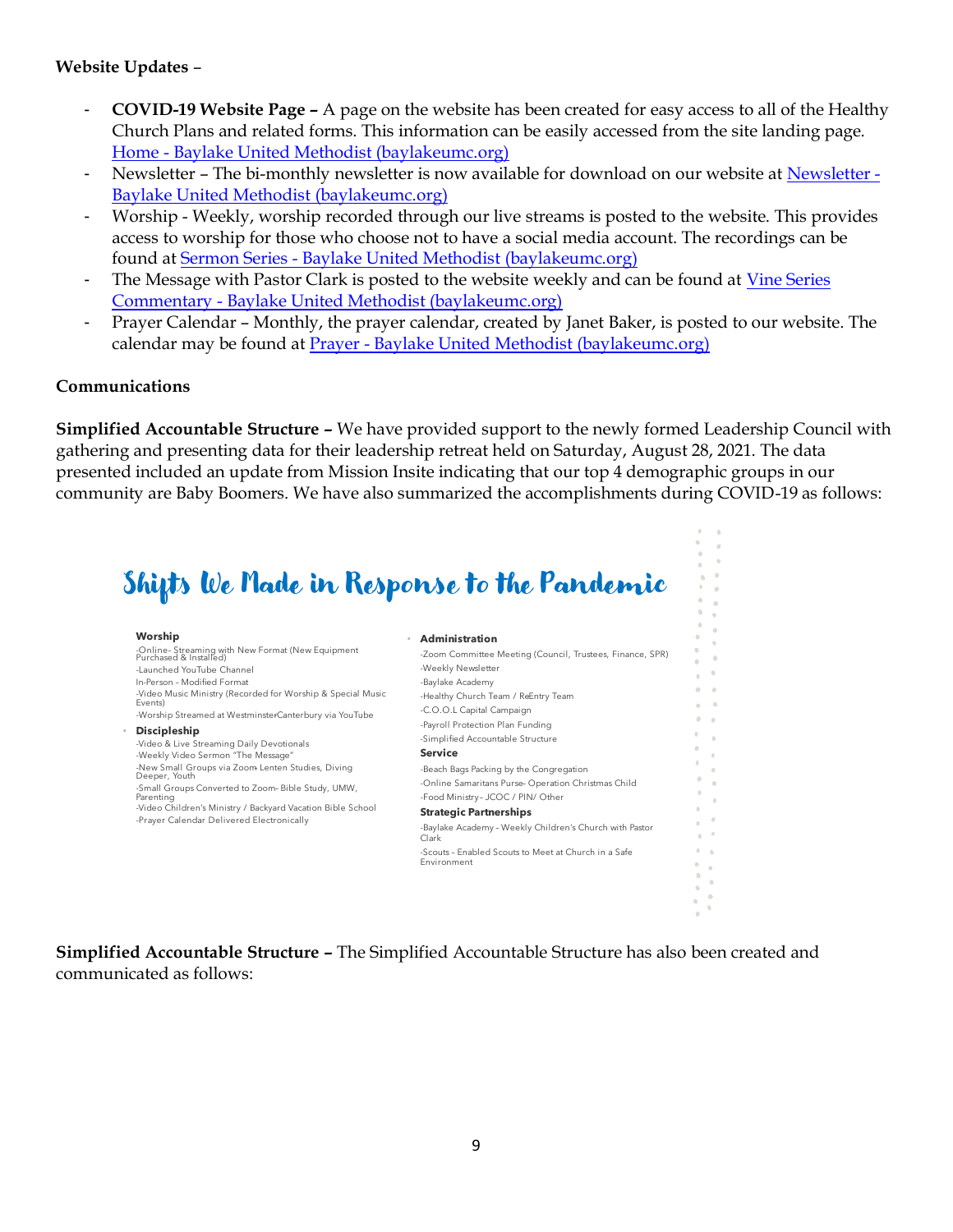

**2022 People Directory** – We will be working on making edits to the ACS Technology Database so that a new and accurate directory can be distributed both digitally and in print. We hope to have the People Directory available in the first quarter of 2022.

**Missions & Community Outreach –** We have actively been supporting the Missions and Community Outreach Team with the Winter Shelter and Beach Bag Projects.

**Boy Scouts of America (Pack 67)** – We support Troop 67 with their Christmas Wreath sales on the tree lot. The team promoted the organization through the wreath sales and enjoyed building relationships with them on the tree lot.

**Ministry** – All of our channels of communications (MailChimp, Facebook, YouTube, Instagram, Website, Flatscreens & Next Door) are used weekly to ministry content and information.

# **Community Engagement Chair: Wendy Howard [\(wendyraehoward@gmail.com](mailto:wendyraehoward@gmail.com) or 757-672-5496)**

During 2021 to better align with Baylake UMC's Mission and Vision, the Reaching New People Team restructured itself as the Community Engagement Team. Given that there are already several groups that our church community engages with, the goal was to leverage the relationships that have already been established.

**WHY (Mission)**: To Make Disciples of Jesus Christ for the transformation of the world.

**HOW (Vision)**: By connecting with our community through praying, asking (inviting), worshiping, and serving.

•*Connect* - with the Military, Families, Millennials, Boomers living in our community by: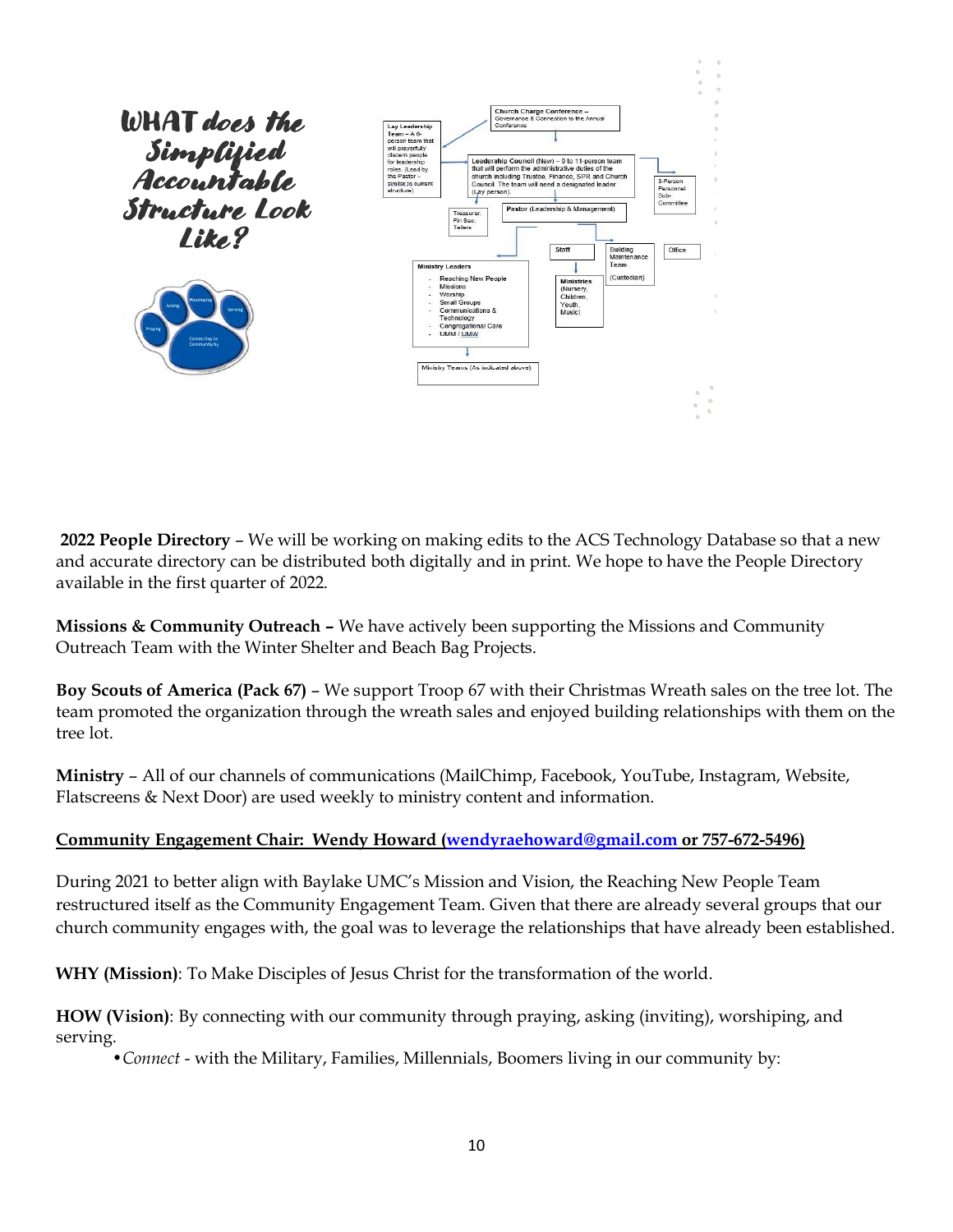

# **PAWS -**

- •*Praying (P)* Undergirding everything in Prayer
- •*Asking* **(A**) Asking the disconnected to join us in ministry
- •*Worshiping (W)* Worshiping God on a regular basis
- •*Serving (S)* Serving to meet the needs in our Baylake community

We would like to have a team member, who recruit additional people) to focus on engagement with the community groups listed in the Vision Statement as follows:

- Military Jan Taylor
- Families
	- o Boy Scout America
		- Julie Ferland; Vonda Gray They have been connected
		- Rebecca Barrett; Dusty Gray / Jeff Waller
	- o Upward Soccer
		- Wendy Howard
		- Dusty Gray
	- o Baylake Academy
		- Amy Townsend
		- Pastor Clark
	- o Bayside Elementary
		- Tonya Craig
		- Cindy Wilkins
- Millennials
	- o Beth Howard
	- o Cole Trower
- Boomers
	- o Robert Howard
	- o Sid Savoy
	- o Mary / Mike Patton
	- o Howard Tant

To support the groups that have been identified and to help grow their faith, intentional discipleship pathways should be created that offer both intergenerational and generational experiences.

- *Pray* How do we pray as a church (Breakthrough Prayer), how do we teach individuals to pray, how do we pray for each other and our community?
- *Ask* How do we invite people in each group to enter into, or grow their relationship with Jesus Christ? (Knowing the Needs in our community, Identifying and Utilizing Spiritual Gifts, Small Groups, Bible Studies, Faith Formation – In-person and Online)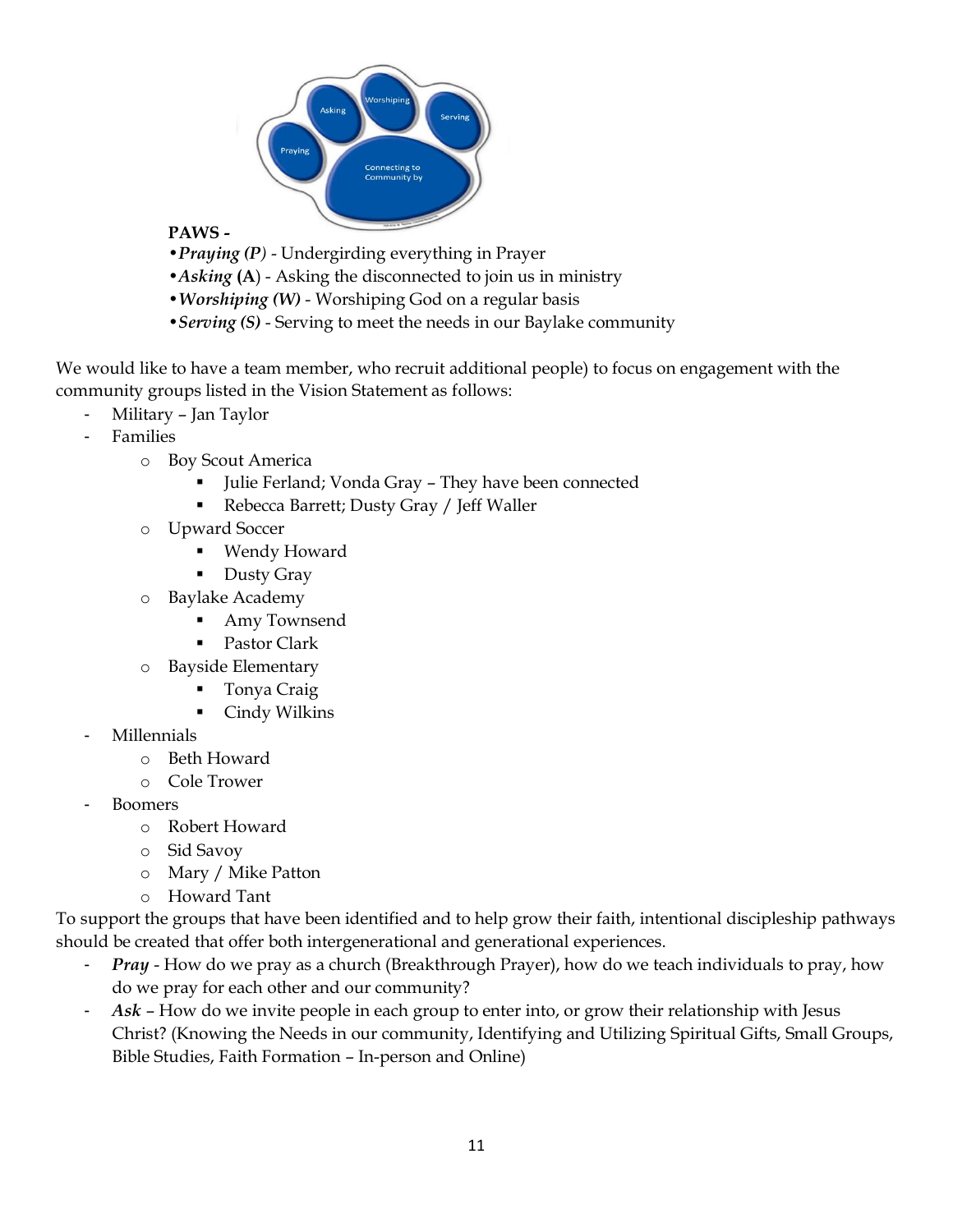- *Worship* How do we create meaningful worship for each group and corporately? (Liturgy, Contemporary, Micro Groups – In-Person & Online). How do we integrate music and other interactive elements into worship?
- *Serve* How do we serve our community that meets their needs and allows for us to form relationships with people in the various groups? What "Signature" service and ministry to do want to be known for in our community?

# **Things that we accomplished:**

**Visitors** – Over the last several months, we have had 60 unique visitors, many that have had repeated attendance. Our visitor demographics include military affiliated, family with older elementary school kids, married millennials, boomers, and seniors. All visitors have received a welcome email from Robert Howard. We have also had success integrating new people into our ministries with some helping with Winter Shelter, Beach Bags, Christmas Tree Lot, Decorating the Sanctuary and attending Sunday School. We will plan more targeted efforts to integrate the new folks this winter / spring.

**Families** – We helped to pack Bayside Elementary School Beach Bags and Food Bags in December in our effort to support families. We also sold wreaths on the Christmas Tree Lot for Troop 67 and enjoyed building relationships with the young people and families.

**Financial Peace University** – Robert Howard & Allen Cheek will be offering Financial Peace University Virtually starting on January 30<sup>th</sup> for 9-weeks. We will be supporting the group as the FPU coordinator. An invitation is extended to folks of all ages to participate.

One of the things that we considered was to create an alternative worship experience for those who may not be willing to invest an hour into worship but would still like to hear the divinely inspired word of God. Pastor Clark recently created **"The Message"** (18-20 mins) as an alternative to the streaming worship. In just two weeks, he is already getting 20 views a week on YouTube. You can find him on our YouTube channel at Baylake United Methodist Church. Subscribe – It's Free!

# Intentional Connections

Families –Invitations were extended to the families to participate in Beach Bags, Family Food Bags, Advent activities and Christmas Tree Lot. Boomers:

i. Sid Savoy will begin to form relationships with new Boomer attendees from East Beach. This is include making phone calls to them, along with attending the 9am worship service to meet them in-person.

## Intergenerational:

- ii. Advent Study / Christmas Tree Lot
	- 1. Pastor Clark selected Advent study of "The Heart That Grew Three Sizes: Finding Faith in the Story of the Grinch" by Matt Rawle. There are resource materials for adults, youth and children.
	- 2. Wendy & Clark established small groups to do the study (Adults- Sunday School, Fill Your Cup Bible Study, and Diving Deeper). Youth and Children will also be encouraged to use the curriculum. A meeting of all small group leaders will be set-up with connectivity established on a regular basis.